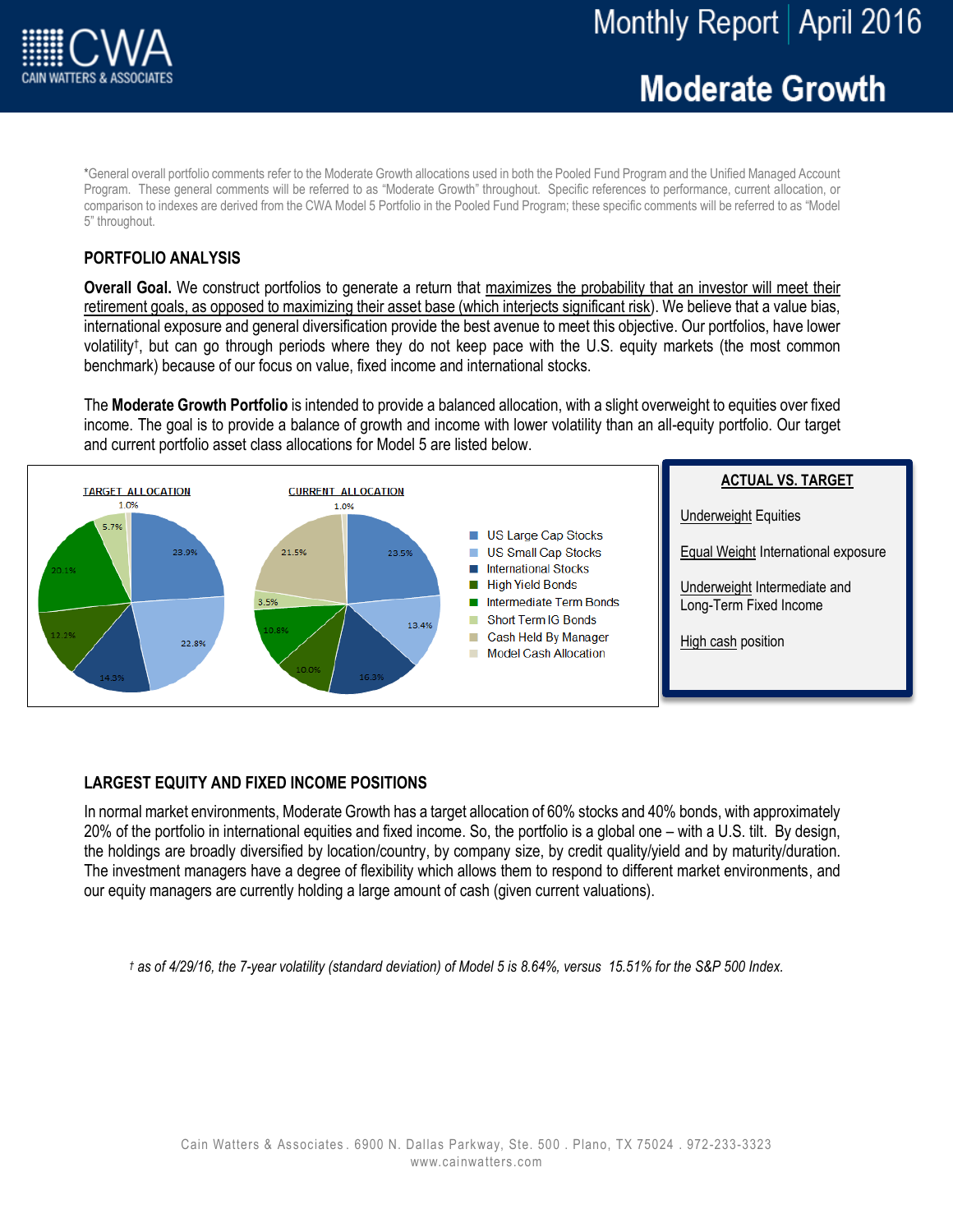## **PERFORMANCE**

The Moderate Growth portfolios in the Pooled Fund Program and the Unified Managed Account Program have slightly different investments, costs and thus returns. Accordingly, we direct you to your account statement for your individual performance.

In April, Model 5 (net of fees and expenses) out-performed<sup>®</sup> compared to the U.S. 60/40 Index, out-performed the S&P Moderate Growth Index, and market-performed<sup>(1)</sup> the Global 60/40 Index, which posted the following returns:

| <b>PERFORMANCE</b>                        | MAR.  | <b>COMMENTS</b>                                                                                                                                                                                                                   |
|-------------------------------------------|-------|-----------------------------------------------------------------------------------------------------------------------------------------------------------------------------------------------------------------------------------|
| Global 60/40 Benchmark Index(2)           | 5.56% | International bonds strongly outperformed domestic bonds for the month.                                                                                                                                                           |
| US $60/40$ Benchmark Index <sup>(3)</sup> | 4.43% | International equities also strongly outperformed domestic equities in the<br>month of April. All major global and domestic indices were positive for the<br>month as tensions surrounding global central bank policy initiatives |
| S&P Moderate Growth Index <sup>(4)</sup>  | 4.28% | continued to ease.                                                                                                                                                                                                                |

(1) "Market Perform" means within a range of +10 bps to -10 bps of the applicable index for the month (or +/- 8 bps per month for YTD performance); "Outperform" means more than +10 bps for the month (or more than +8 bps per month for YTD performance); "Underperform" means more than -10 bps for the month (or more than -8 bps per month for YTD performance). **Please note performance comparison comments are based upon Model 5 Pooled Fund Program data. There are inherent limitations in the use of model performance – please read the Model Disclosure found on page 7. Investors should consult their individual custodial statement for actual performance of individual portfolios. Actual performance comparisons may differ from model comparisons.** 

(2) Global 60/40 Benchmark is 60% MSCI ACWI Index & 40% Barclays Global Aggregate Bond Index.

(3) US 60/40 Benchmark is 60% S&P 500 Index & 40% Barclays US Aggregate Bond Index.

(4) S&P Moderate Growth Index is 50% S&P Target Risk Moderate Index & 50% S&P Target Risk Growth Index.

## **MARKET PERFORMANCE**

**General Overview.** In April, equities and bonds continued to show positive performance. Building on the tension relief in March following the G20 meeting, both equities and bonds were in the green, although volatility began to creep back in the last week of the month. High Yield bonds and Oil were two of the biggest sources of market strength, posting 3.9% and 15.5% gains, respectively.

**Equities.** As noted earlier, equities saw positive performance in April.

| <b>PERFORMANCE</b>                     | APR.  | <b>MULTIPLE</b> | <b>COMMENTS</b>                                                                                                 |
|----------------------------------------|-------|-----------------|-----------------------------------------------------------------------------------------------------------------|
| US Equities $(5)$                      | 0.62% | 19.2X           | Domestic equities advanced; value continues to outperform growth                                                |
| International Developed <sup>(6)</sup> | 2.97% | 22.7X           | Foreign equities were very strong as global pressures eased and QE programs<br>in Europe boosted asset markets. |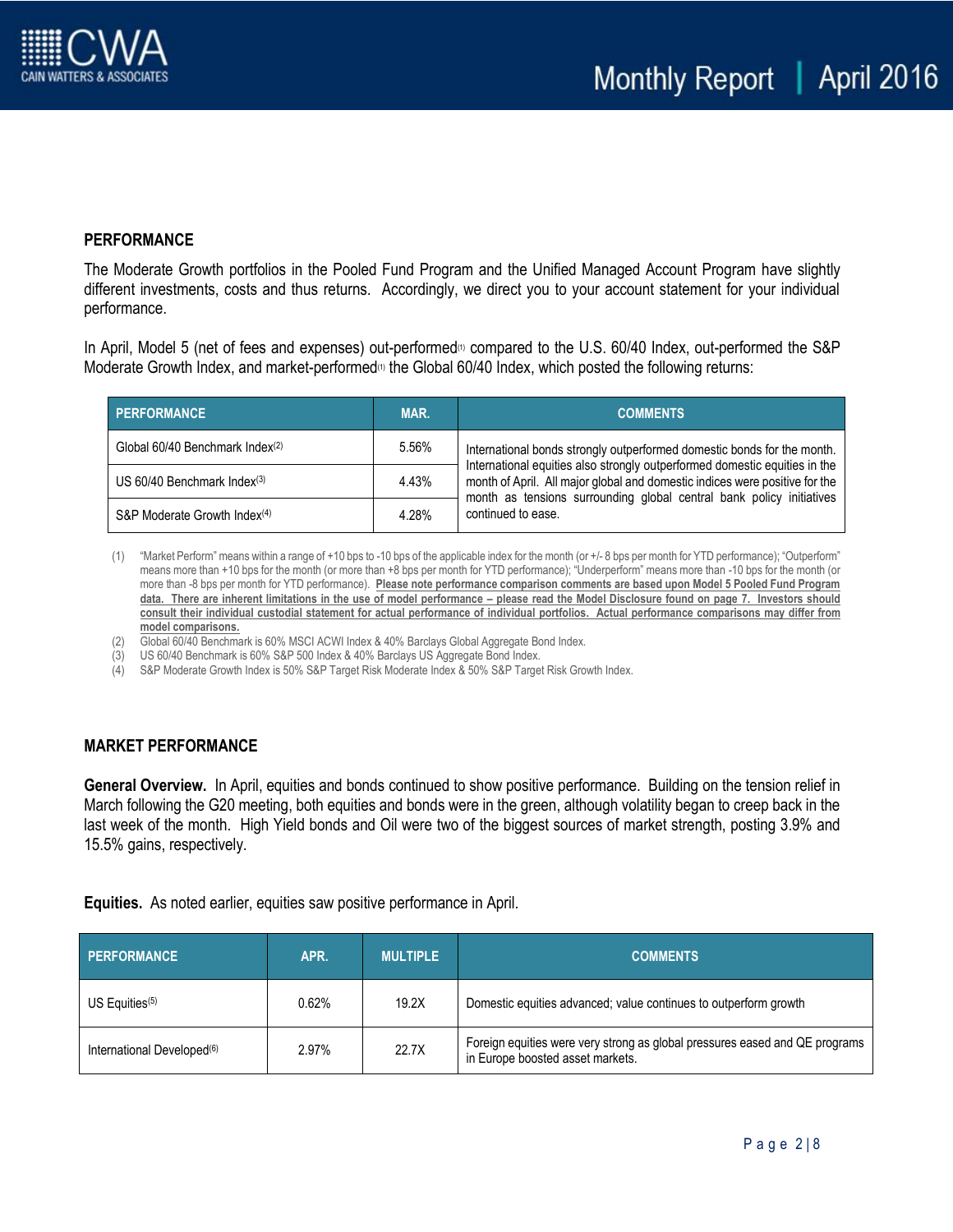



| Emerging Markets <sup>(7)</sup> | 0.56% | 14.1X | As one would expect, the hardest hit investment area earlier in the year was the<br>beneficiary of the largest rally. EM snapped back in a big way after pressure<br>eased on local currencies. |
|---------------------------------|-------|-------|-------------------------------------------------------------------------------------------------------------------------------------------------------------------------------------------------|
|                                 |       |       |                                                                                                                                                                                                 |

(5) US Equities are represented by the Russell 3000 Index.

(6) International Developed is the MSCI EAFE Index.

(7) Emerging Markets is the MSCI EM Index.

**U.S. Markets Continue to Lead the Developed Markets in 2016, but Emerging Markets Have Pulled Ahead:** The U.S. equity markets continue to be healthier than the developed international markets (1.74% YTD for the S&P 500 vs. 0.04% YTD for the MSCI EAFE Index), however Emerging Markets have pulled ahead of the U.S. markets for the year. Much of this rebound is due to the depressed levels in which Emerging Markets began the year, however we would note that continued strength in EM would be a positive sign that the global economy is firming. EM countries are the most vulnerable to currency and liquidity shocks, and therefore are a good global barometer for risk assets.

**Bigger Isn't Always Better:** We have always championed the inclusion of small cap stocks in an equity allocation and for good reason. While small cap stocks are certainly more volatile, due in part to liquidity, they are continuing to prove to be a better source of long-term return than that of larger stocks. Due to the volatility it is important to have a healthy mix of larger companies, as they tend to be better sources of stable earnings, dividends and in general sport more robust balance sheets. The following chart shows returns following the market lows on Feb. 11, 2016, through April 30, 2016.



 Source[: www.bespokeinvest.com](http://www.bespokeinvest.com/)

**Our Active Managers Are Continuing to Demonstrate Steady and Solid Performance**: For the month, the equity managers in the Model 5 portfolio saw outperformance yet again. Cash positions are relatively unchanged during the rebound, yet security selection has allowed the managers as a group to outperform year to date.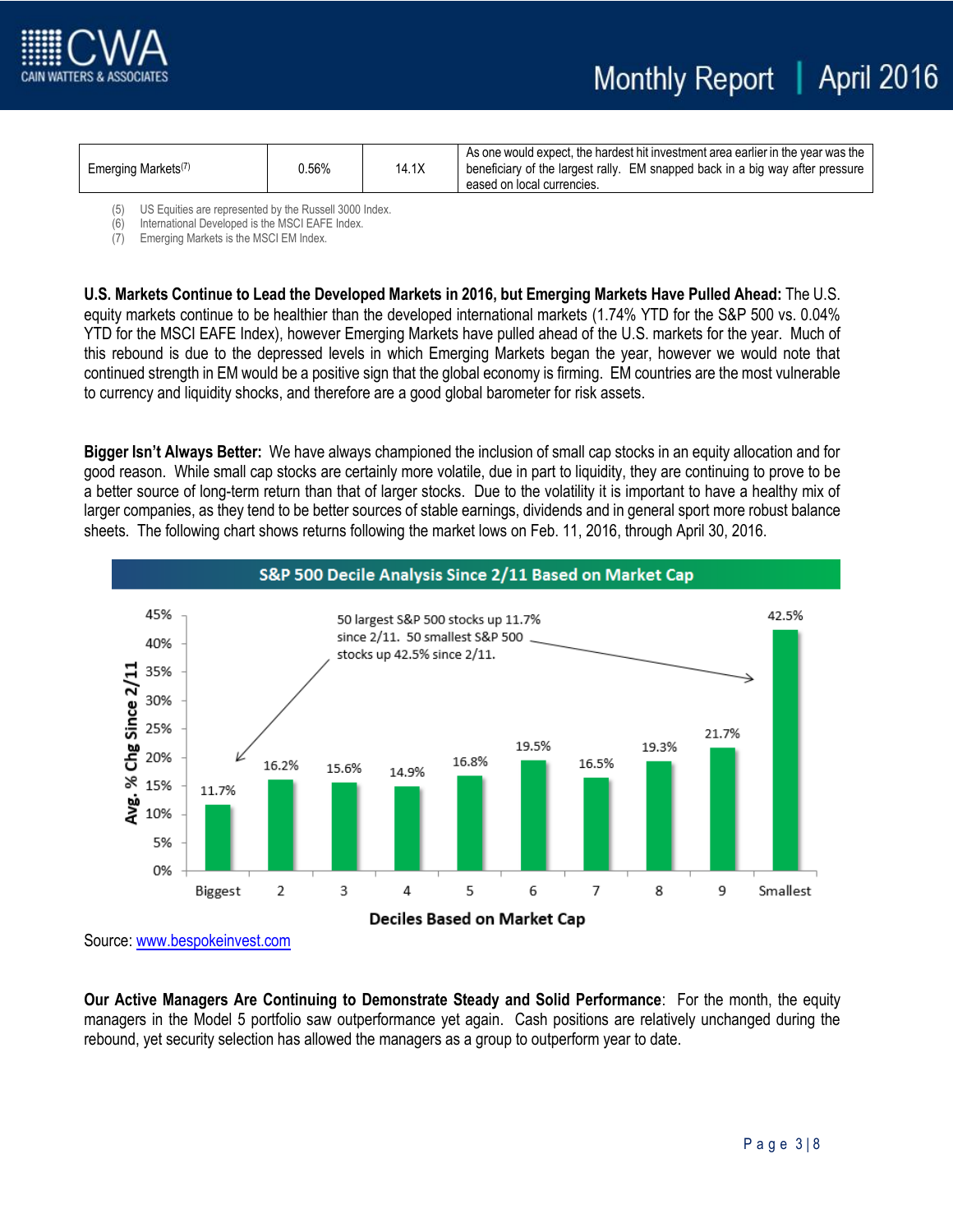

**Fixed Income**. Fixed income indices continued to perform well, particularly in the global and high yield sectors, while the treasury market is on hold.

| <b>PERFORMANCE</b>                             | APR.      | <b>SPREAD</b><br><b>OVER UST</b><br><b>10 YEAR</b> | <b>COMMENTS</b>                                                                                          |
|------------------------------------------------|-----------|----------------------------------------------------|----------------------------------------------------------------------------------------------------------|
| US Treasuries (Medium Duration) <sup>(8)</sup> | $-0.08\%$ |                                                    |                                                                                                          |
| US Treasuries (Longer Duration) <sup>(9)</sup> | $-0.53%$  | 0.65%                                              | The curve steepened marginally as risk appetite has returned to<br>the U.S. markets.                     |
| Global Fixed Income <sup>(10)</sup>            | 1.33%     | $-0.51%$                                           | Global sovereign bonds continue to show outperformance as QE<br>programs in Europe soak up all issuance. |
| Emerging Fixed Income <sup>(11)</sup>          | 1.48%     | 3.39%                                              | Emerging markets again rallied as global market risk aversion<br>continued to cool.                      |
| High Yield <sup>(12)</sup>                     | 3.92%     | 5.69%                                              | High Yield continued to rally as liquidity pressures continued to<br>ease in the sector.                 |

(8) US Treasuries (7-10 Years), represented by the Barclays UST 7-10 Yr Total Return Index

(9) US Treasuries (20+ Years), represented by the Barclays UST 20+ Yr Total Return Index

(10) Barclays Global Aggregate Bond Index.

(11) Barclays Emerging Markets EMEA Total Return

(12) Barclays US Corporate High Yield Index.

The Investment-Grade Fixed Income portion of the Model 5 portfolio slightly out-performed the Barclays Aggregate Bond Index during the month. Positions in international bonds and emerging market bonds were the source of outperformance.

Quantitative Easing programs in Europe are rapidly buying up sovereign bonds – in fact, it is believed that the European Central Bank is currently buying 100% of the issuance in Europe. This has placed a strong bid for this type of credit and is driving the returns in Europe far in excess of the U.S. The flip side of that coin is any volatility in the foreign bond markets will be met with liquidity issues. However, for the time being, given the inherent demand underneath foreign market generated by QE we would expect outperformance in foreign bonds. Our positioning remains tilted to the U.S. from a relative value standpoint as we believe the U.S. is a better value on an absolute and risk adjusted basis in this environment.

Corporate and High Yield credit were again the best performing domestic sectors during the month. High Yield, in particular, again saw large advances as liquidity pressures eased. High yield now seems to be approaching a much more fair value as we would not expect spreads to tighten to the bull market lows in this environment.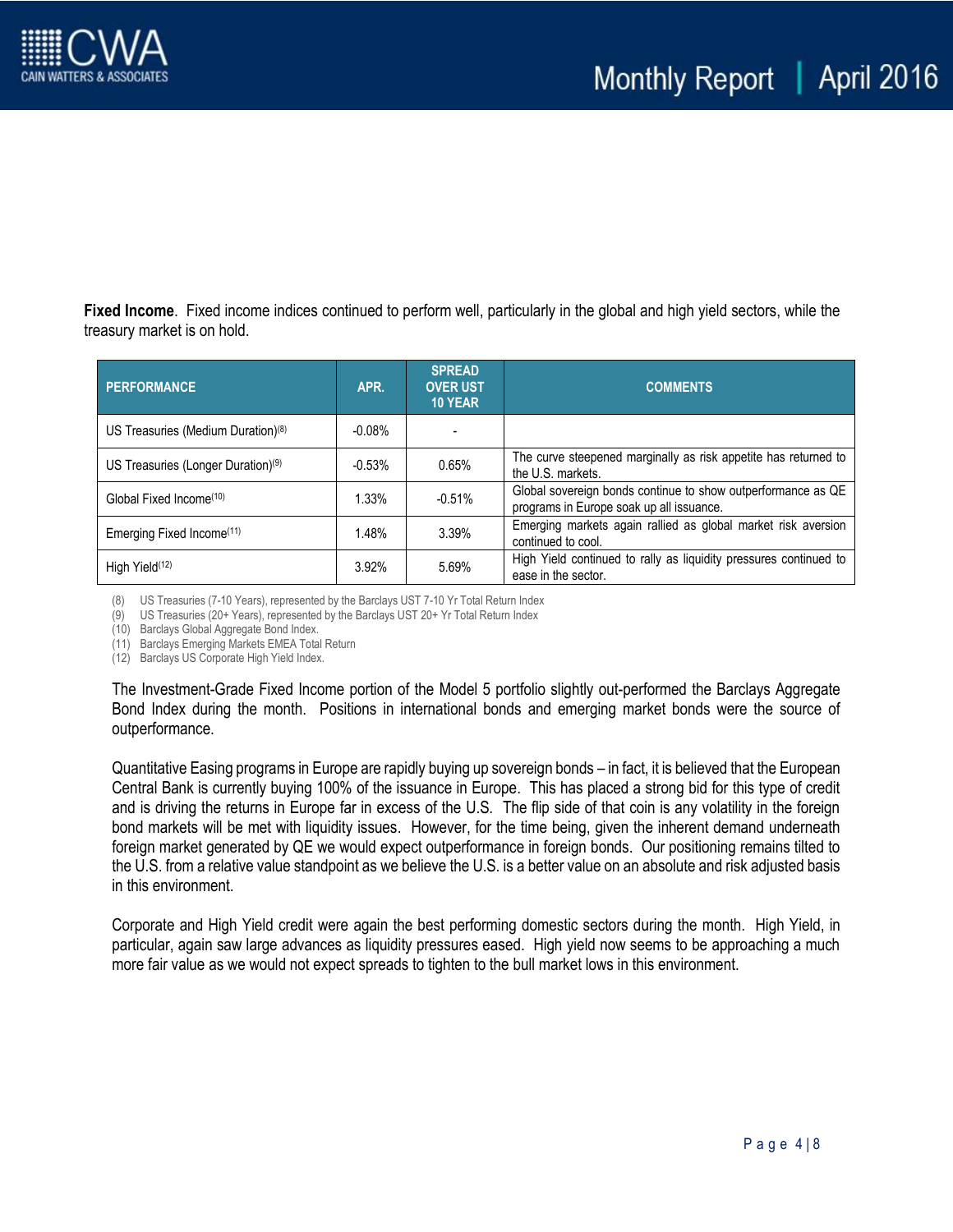

**Commodities and Real Assets**. The Model 5 portfolios do not have significant exposure to commodities, except indirectly. However, commodities and real assets (real estate) provide a good sense of global demand (in the case of industrial commodities) or fear (gold).

| <b>PERFORMANCE</b>                | APR.     | <b>TREND</b> | <b>COMMENTS</b>                                                                                                                      |
|-----------------------------------|----------|--------------|--------------------------------------------------------------------------------------------------------------------------------------|
| Energy <sup>(13)</sup>            | 15.13%   | UP           | An encouraging sign for the global economy, Energy strongly rebounded in<br>the month of April.                                      |
| Real Estate <sup>(14)</sup>       | $-1.71%$ |              | Real Estate modestly dropped in the month of April, but did not have a<br>meaningful enough move to warrant concern.                 |
| Industrial Metals <sup>(15)</sup> | 7.16%    | UP           | Industrial metals gained on easing global economic tensions, particularly in<br>China.                                               |
| Gold <sup>(16)</sup>              | 4.89%    | UP           | Gold bounced hard in April and continues to have a strong upward trend in an<br>increasingly confusing market for global currencies. |

(13) S&P GSCI Energy Total Return Index.

(14) Dow Jones US Real Estate Index.

(15) S&P GSCI Industrial Metals Total Return Index.

(16) Gold Spot Index in USD.

**Payroll Numbers down but not out:** Non-farm payroll numbers came in at 160,000 in April, which was below the 200,000 estimate. While this was a disappointing headline number, given the past variability of the results, it is still an encouraging number given the mature nature of this economic expansion. We continue to not lean to heavily on month-to-month employment and income numbers given their susceptibility to weather and seasonality, especially when the ISM Manufacturing Index – one of the best historical indicators of recession – remain above 50. The below chart illustrates the volatility of Payroll numbers for the prior year ended April 2016.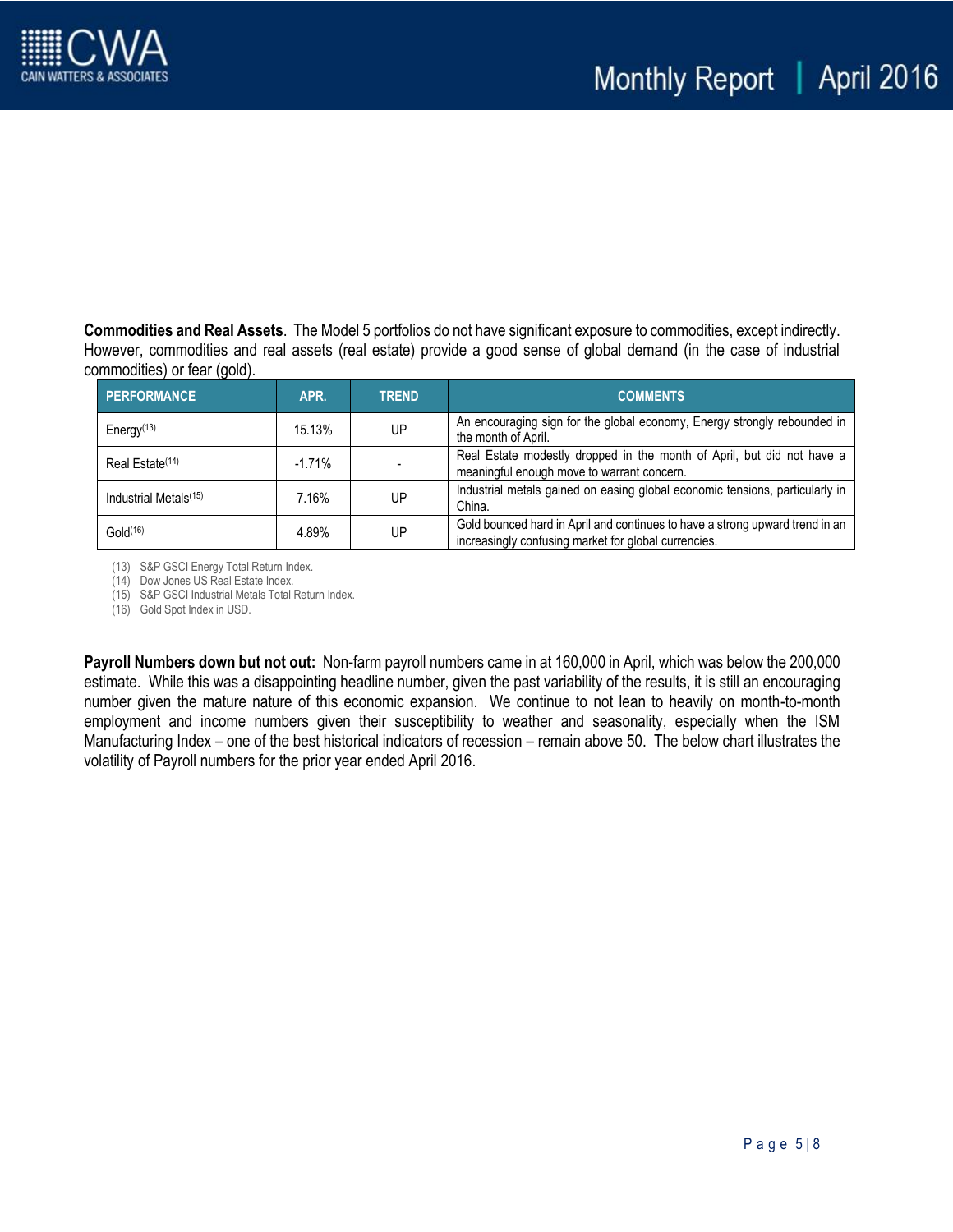



Source[: www.bespokeinvest.com](http://www.bespokeinvest.com/)

## **What Do We Expect?**

**Global Markets; Economic Climate:** While economically things continue to chug along at a slow but increasing pace, the large exhale in the global markets that happened post the G20 meeting in March (discussed in last month's letter) continued to carry markets in April. It is increasingly clear to us that the volatility in the markets stems from concerns abroad – particularly with China and Europe – and that the path of least resistance in the markets is up when the currency markets are calm. As long as China can keep a lid on their banking system and continue to maintain stability in their currency, we would expect calmer waters ahead until the Fed makes another rate decision in June.

We still would expect one or two rate increases by the Fed this year, and would lean towards only one in the back half of the year given recent reticence by the Fed to upset the global market applecart. After attending the Milken Global Conference in California this week, which we attend every year, it is apparent that visibility into the directionality of Fed rate decisions - and more importantly their potential easing decisions – is murky at best. Over the past few years, after hearing the heads of most major economic research houses and investment firms speak at this event, we were able to walk away with a clear consensus on what the market had priced in relative to where Fed policy was headed. This year, there were more divergent opinions than we have ever heard. On any given panel of four individuals, all four would have differing talking points. We heard everything from "QE but spend the money on infrastructure", to the idea of "helicopter money", and even the idea of a suspension of the social security tax.

Our main take away is that, given the sheer number of differing opinions, we may be seeing the limits of the efficacy of monetary policy when rates have been this low this long, and that the narrative may be slowly shifting from one of the **expectation** of more Fed stimulus, to one of general **wariness** towards Fed stimulus. The only thing we were sure of is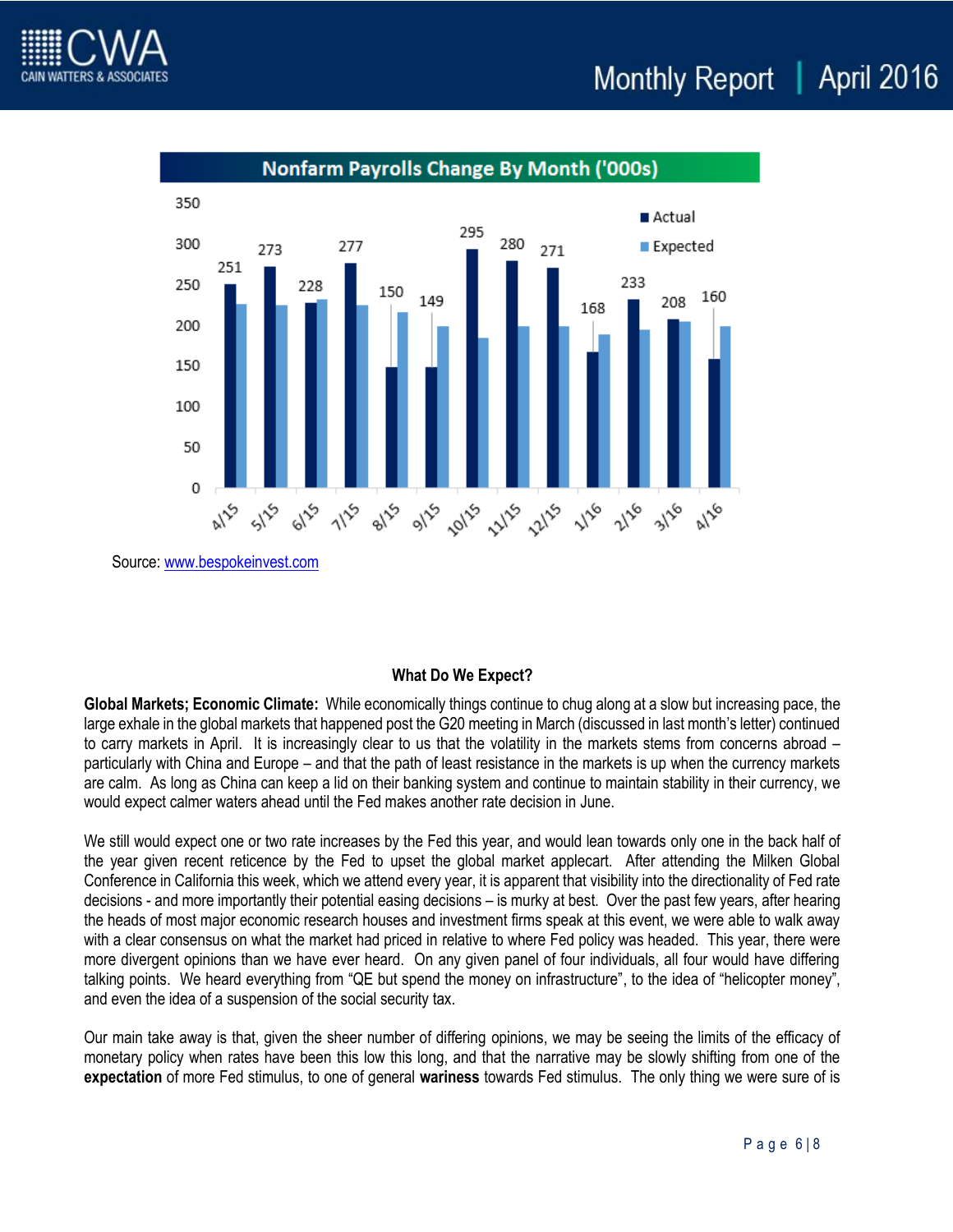

.

that market participants think the Fed should do something, but that it better not be a certain subset of actions or they believe it spells disaster.

To us, this means to be prepared for more volatility and to continue to stay the course, using an all-weather investment portfolio that is poised to take advantage of market dislocations, and to let the game come to us in the interim.

### **Further Reading**

#### 1) *Death By A Thousand Cuts,* A Wealth of Common Sense, May 3, 2016

This article outlines how many investment practices use consultants and how in doing so end up behind the 8-ball when it comes to utilizing active managers. We have been steadfast in our use of the same money managers for several years, and in doing so feel that we are putting our portfolios in better position to capture alpha over full market cycles.

<http://awealthofcommonsense.com/2016/05/death-by-a-thousand-cuts/>

#### 2) *The Fed Is Swimming Dangerously In Uncharted Waters*, Forbes, May 3, 2016

Scott Minerd, the CIO of Guggenheim, outlines some of the concerns regarding the directionality of monetary policy. We heard Scott speak several times at the Milken Global Conference, and he continues to be – in our estimation – one of the best CIO's in the business at positioning portfolios around Fed policy, and for being correct in his estimation of what the Fed will do next.

<http://www.forbes.com/sites/scottminerd/2016/05/03/complacency-in-uncharted-waters/#11bf50415249>

#### *For questions, or to request additional information, please contact your CWA Financial Planner.*

#### **DISCLOSURES**

#### **PAST PERFORMANCE IS NOT AN INDICATOR OF FUTURE MARKET RETURNS.**

*Cain Watters is a Registered Investment Advisor. Request Form ADV Part 2A for a complete description of Cain Watters Advisors' investment advisory services. Diversification does not ensure a profit and may not protect against loss in declining markets. No inference should be drawn that managed accounts will be profitable in the future of that the Manager will be able to achieve its objectives. Investing involves risk and the possibility of loss, including a permanent loss of principal.*

*This commentary contains the opinions of the CWA Investment Committee at the time of publication and is subject to change. Market and economic factors can change rapidly, producing materially different results. This update is intended for clients currently invested in CWA Recommended Investment Programs. This is not intended to be personalized investment advice. This does not take into account a particular investor's financial objectives or risk tolerances. Any specific mention of securities is for informational purposes only and is not intended as a recommendation or solicitation to purchase.*

*CWA Model 5 Moderate Growth Pooled Fund Program: The target allocation and portfolio data used throughout this presentation is for the CWA Model 5 recommended for participants in the Pooled Fund Program. This Model is the most common recommendation and is used here to illustrate the CWA methodology. Other CWA Recommended Investment Program models will vary in asset allocation and underlying manager and/or security selection. Clients should discuss these models and programs with their planner prior to selection.*

*Model Performance Disclosure Model performance is NOT an indicator of future or actual results. Performance does not represent the returns that any individual investor actually received. Cain Watters Investors may incur a loss. Cain Watters Models*